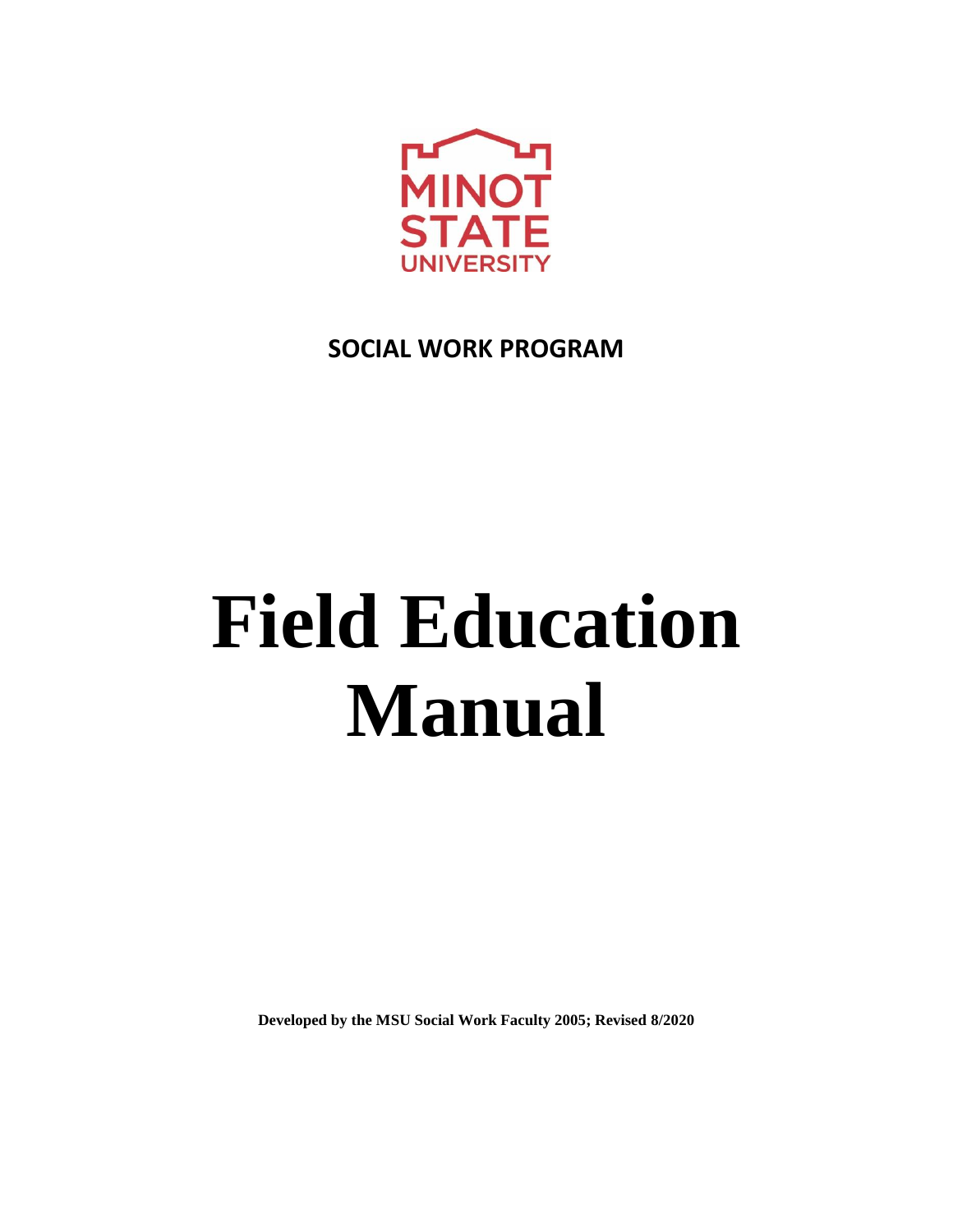## **TABLE OF CONTENTS**

| <b>IV. APPENDICES</b> |  |
|-----------------------|--|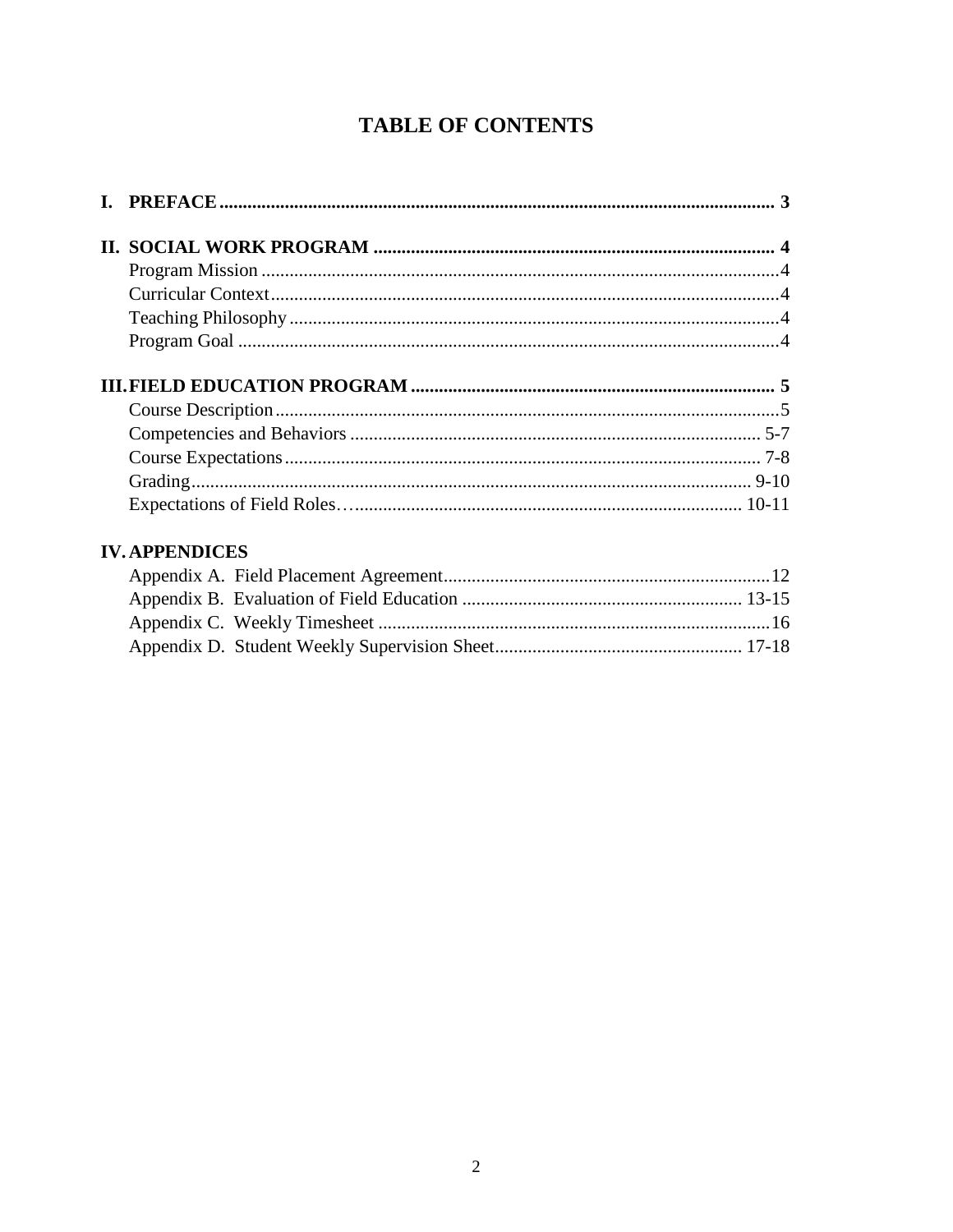#### **PREFACE**

This Field Education Manual has been revised to reflect the 2015 Council on Social Work Education *Educational Policy and Accreditation Standards*.

The Manual contains a description of the Minot State University Social Work Program and the Field Education course (SWK 490), along with relevant Field documents in the Appendices.

The Field Education Manual reflects the Field Education class which adjusts and develops according to the changing dynamics and demographics of the agencies in which students are placed. If you have comments, suggestions for improvement, or you find errors in the manual, please contact Rebecca Daigneault, Field Director, at (701) 858-3510 [or rebecca.daigneault@minotstateu.edu.](mailto:rebecca.daigneault@minotstateu.edu) Comments and suggestions are welcome at any time.

#### **Minot State Social Work Program contacts:**

**Bismarck site:** Nancy Gordon, Program Director (701) 224-5769, [nancy.gordon@minotstateu.edu](mailto:nancy.gordon@minotstateu.edu) 

**Minot/Bismarck site:** Becky Daigneault, Field Director (701) 858-3510, [rebecca.daigneault@minotstateu.edu](mailto:rebecca.daigneault@minotstateu.edu)

**Fargo Site:** Melanie Fierstine, Field Coordinator (701) 231-9792, [melanie.fierstine@minotstateu.edu](mailto:melanie.fierstine@minotstateu.edu)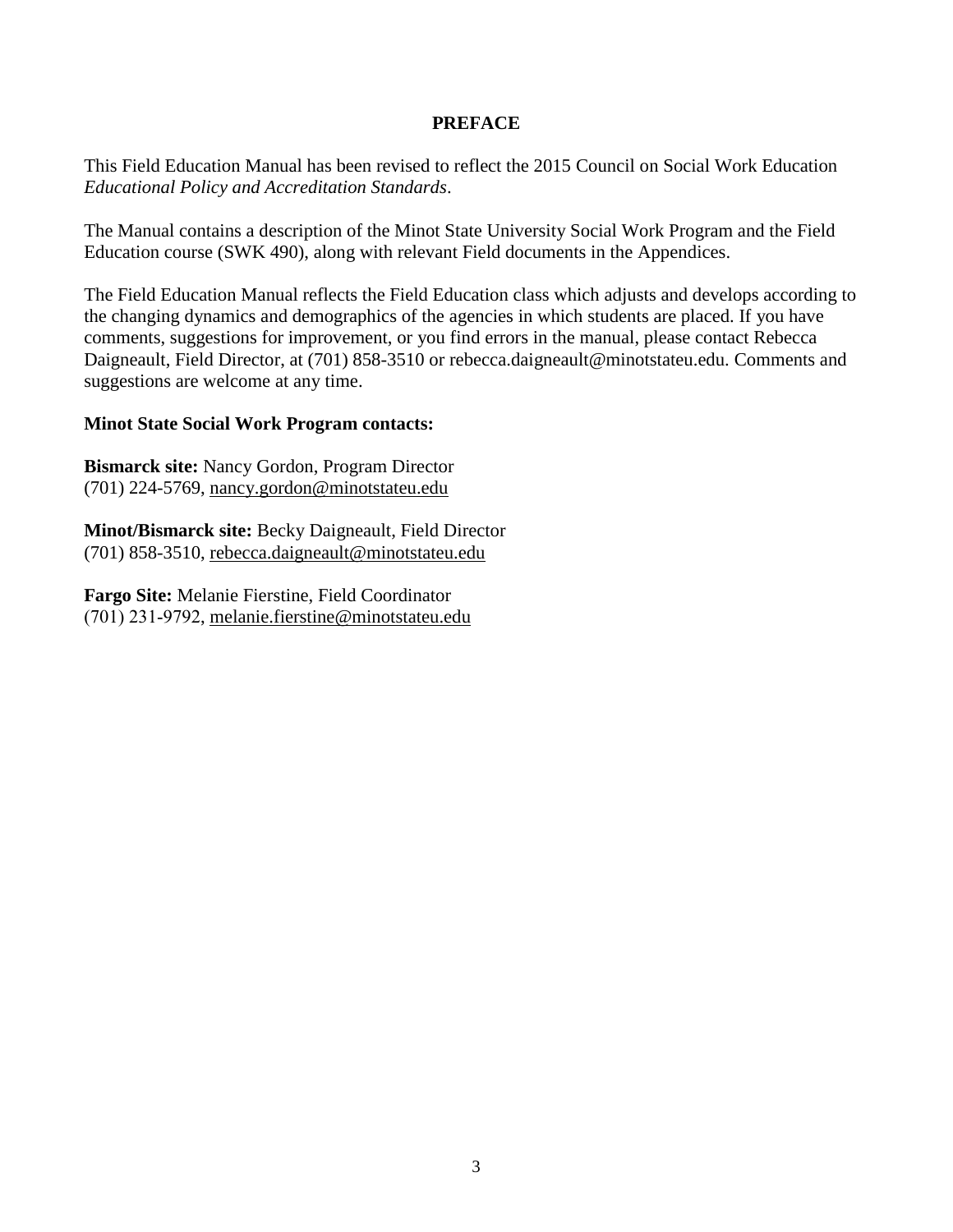#### **DESCRIPTION OF THE SOCIAL WORK PROGRAM**

#### **Minot State University Social Work Program Mission**

The Minot State University Social Work Program, through teaching, scholarship, and service, prepares students with the knowledge, professional values, and skills for competent generalist social work practice on the Northern Great Plains. Through the Program, students cultivate their critical thinking abilities, learn to work with diverse populations, and develop skills to advocate for human rights and social, economic and environmental justice.

#### <span id="page-3-0"></span>**Curricular Context**

The Social Work Program at Minot State University is committed to preparing students to work according to the values and ethics of the profession. The program emphasizes the acquisition of knowledge and skills and the development of critical thinking and assessment abilities. With a liberal arts foundation, MSU Social Work graduates are prepared for entry-level social work practice in a professional setting. Further, graduates are prepared to continue their formal education in social work or in another graduate discipline. The Social Work Program is accredited by the Council on Social Work Education (CSWE) and the Program's curriculum is developed from CSWE's *Educational Policy and Accreditation Standards* [\(https://www.cswe.org/Accreditation/Standards-and-Policies/2015-EPAS\)](https://www.cswe.org/Accreditation/Standards-and-Policies/2015-EPAS).

#### **Minot State University Social Work Program Teaching Philosophy**

The faculty members of the MSU Social Work Department are committed to creating a student-centered class environment that promotes a community of learning and encourages honest dialogue, critical thinking, and respect for diversity of culture, values, and opinions. The Department's faculty members employ a variety of teaching strategies to meet the various learning styles and needs of students which include, but are not limited to, lectures, class discussions, writing assignments, lab experiences, videos, constructive interaction with guest speakers, simulations, role plays, group exercises, service-learning, and various additional in-class and out-of-class activities and processes. Synthesis, integration, and application of knowledge and skills acquired from various readings, lectures, discussions, and interactive exercises constitute significant learning opportunities for students.

#### <span id="page-3-1"></span>**Program Goal**

The goal of the MSU Social Work program is for its graduates to develop, at a beginning level, the following competencies as outlined in the Council on Social Work Education's *Educational Policy and Accreditation Standards*:

- 1. Demonstrate ethical and professional behavior
- 2. Engage diversity and difference in practice
- 3. Advance human rights and social, economic, and environmental justice
- 4. Engage in practice informed research and research informed practice
- 5. Engage in policy practice of and access to social services
- 6. Engage with individuals, families, groups, organizations and communities
- 7. Assess individuals, families, groups, organizations, and communities
- 8. Intervene with individuals, families, groups, organizations, and communities
- 9. Evaluate practice with individuals, families, groups, organizations and communities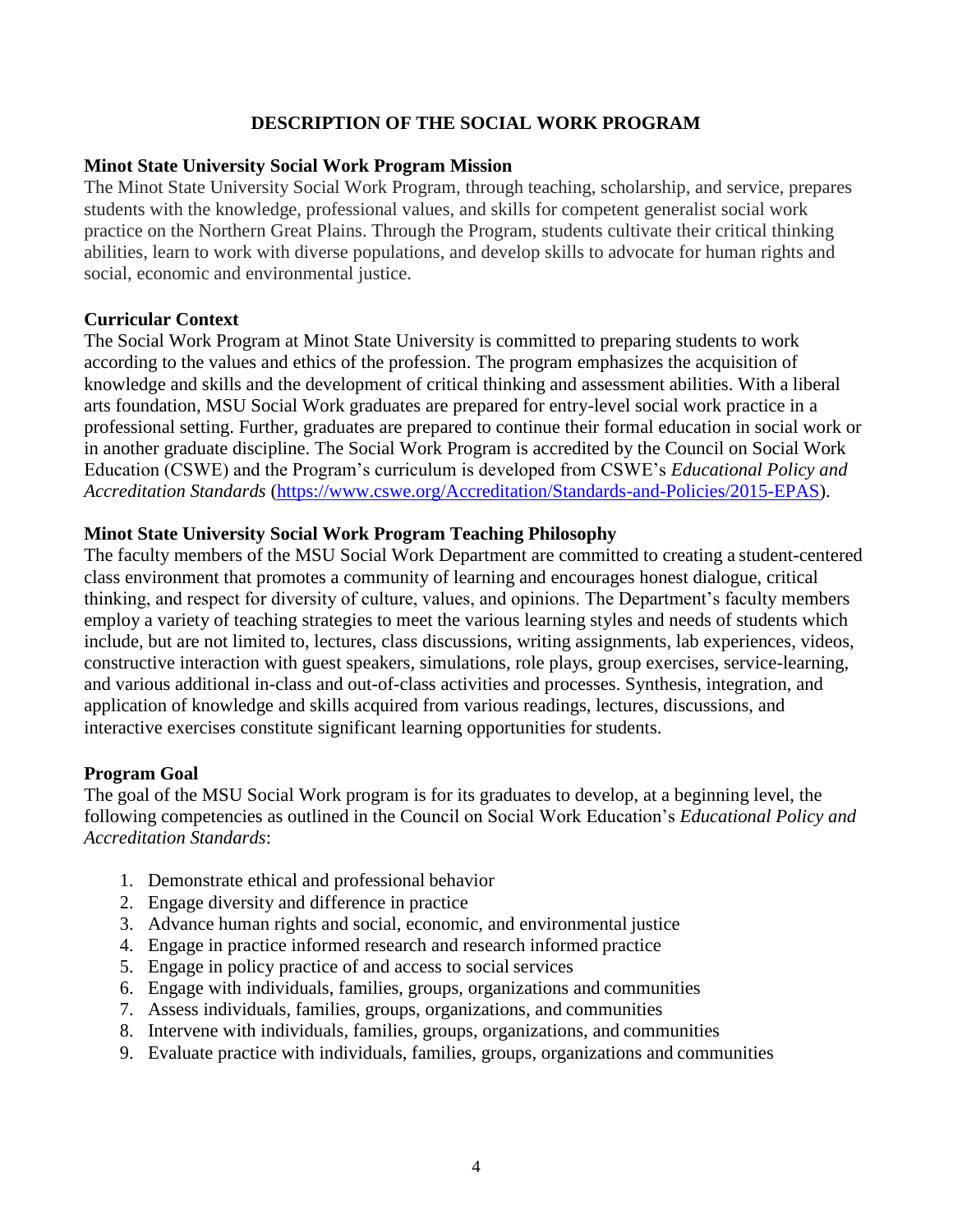## **SWK 490: FIELD EDUCATION 12 credits**

#### **I. Course Description**

*SWK 490: Field Education* is a 12-credit field practicum designed to provide a supervised practice experience in a social or human service agency. Guided by the *Educational Policies and Accreditation Standards* of the Council on Social Work Education (CSWE), the MSU Social Work Program is committed to baccalaureate social work education and recognizes that quality field experiences are integral to superior professional social work education. Field education at Minot State University involves the active collaboration of students, Field Instructors, and Field Liaisons. While students have a vested interest in carefully planning and executing this final educational step, Field Instructors and liaisons are equally committed to student success. This course offers students the opportunity to synthesize and apply competency-based social work knowledge, skills, and behaviors developed in classroom curricula.

SWK 490 is an integral part of the Minot State Social Work program. Upon successful completion of this course, students are ready for entry-level generalist social work practice. Field education reinforces identification with social work values and ethics by holding students accountable to the National Association of Social Work (NASW) *Code of Ethics*. Field education fosters use of evidence-based practices in an agency setting and promotes professional competence through guidance of students by agency-based Field Instructors.

#### **Social Work Competencies**

The social work program prepares students for generalist social work practice by providing competency-based education. In SWK 490, students are evaluated on their development of nine competencies and 31 behaviors. "Each competency describes the knowledge, values, skills, and cognitive and affective processes that comprise the competency at the generalist level of practice, followed by a set of behaviors that integrate these components" (CSWE EPAS 2015, p. 7). In competencies six through nine, students engage in various activities in the following three social work levels of intervention: Micro (Individuals), Mezzo (Families and Groups), and Macro (Organizations and Communities).

The nine competencies and their associated 31 behaviors are listed below.

**Competency 1:** Demonstrate ethical and professional behavior

- 1. Make ethical decisions by applying standards of the National Association of Social Workers Code of Ethics, relevant laws and regulations, models for ethical decision making, ethical conduct of research and additional codes of ethic as appropriate to context.
- 2. Use reflection and self-regulation to manage personal values and maintain professionalism in practice situations.
- 3. Demonstrate professional demeanor in behavior, appearance, and oral, written, and electronic communication.
- 4. Use technology ethically and appropriately to facilitate practice outcomes.
- 5. Use supervision and consultation to guide professional judgment and behavior.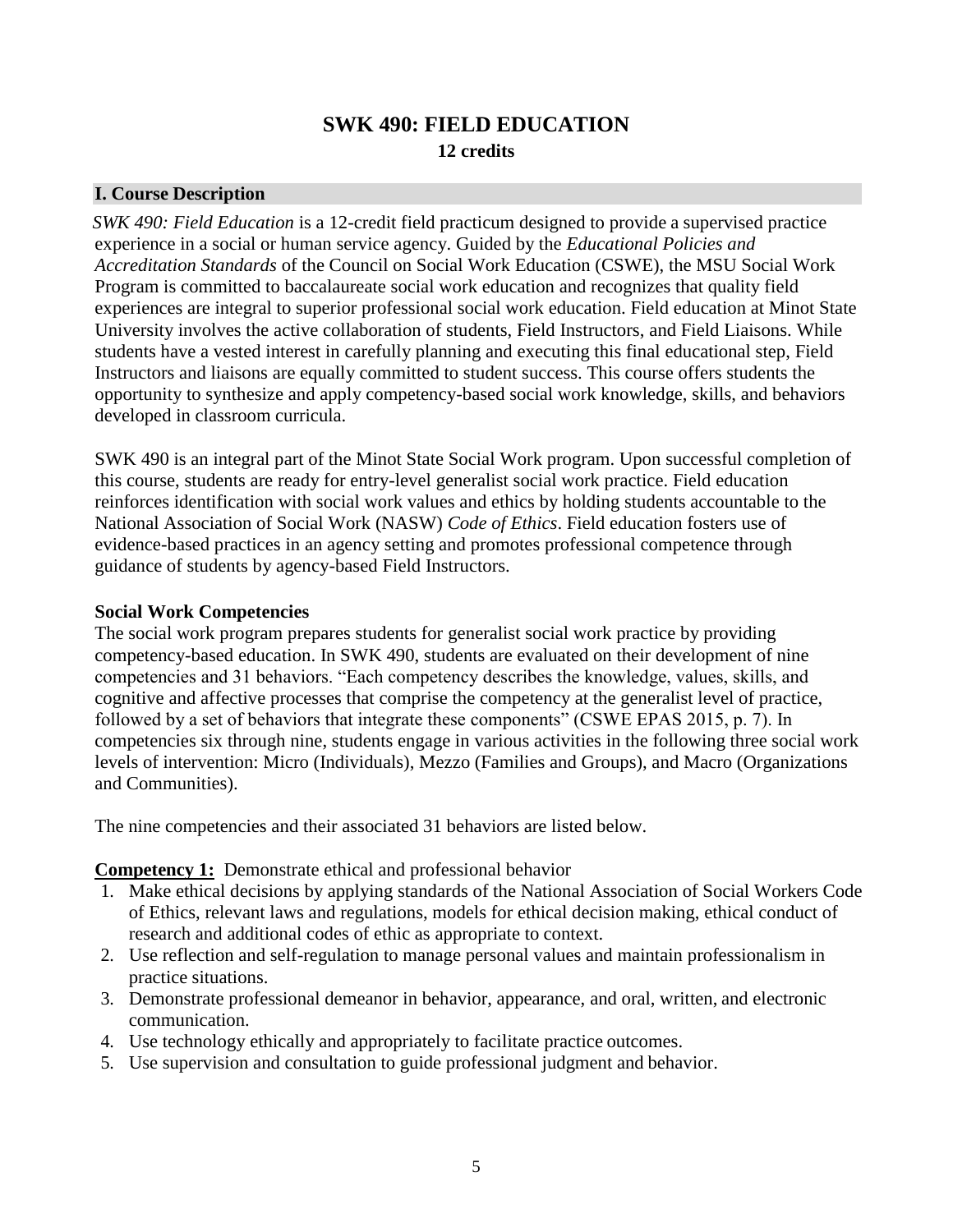**Competency 2:** Engage diversity and difference in practice

- 6. Apply and communicate understanding of the importance of diversity and difference in shaping life experiences in practice at the micro and macro levels.
- 7. Present themselves as learners and engage clients and constituencies as experts of their own experiences.
- 8. Apply self-awareness and self-regulation to manage the influence of personal biases and values in working with diverse clients and constituencies.

**Competency 3:** Advance human rights and social, economic, and environmental justice

- 9. Apply understanding of social, economic, and environmental justice to advocate for human rights at the individual and system levels.
- 10. Engage in practices that advance social, economic, and environmental justice.

**Competency 4:** Engage in practice-informed research and research-informed practice

- 11. Use practice experience and theory to inform scientific inquiry and research.
- 12. Apply critical thinking to engage in analysis of quantitative and qualitative research methods and research findings.
- 13. Use and translate research evidence to inform and improve practice, policy, and service delivery.

**Competency 5:** Engage in policy practice

- 14. Identify social policy at the local, state and federal level that impacts well-being, service delivery, and success to social services.
- 15. Assess how social welfare and economic policies impact the delivery of and accessto social services.
- 16. Apply critical thinking to analyze, formulate, and advocate for policies that advance human rights and social economic, and environmental justice.

**Competency 6:** Engage with individuals, families, groups, organizations and communities

- 17. Apply knowledge of human behavior and the social environment, person-in-environment, and other multidisciplinary theoretical frameworks to engage with clients and constituencies.
- 18. Use empathy, reflection and interpersonal skills to effectively engage diverse clients and constituencies.

**Competency 7:** Assess individuals, families, groups, organizations, and communities

- 19. Collect and organize data and apply critical thinking to interpret information from clients and constituencies.
- 20. Apply knowledge of human behavior and the social environment, person-in-environment, and other multidisciplinary theoretical frameworks in the analysis of assessment data from clients and constituencies.
- 21. Develop mutually agreed-on intervention goals and objectives based on the critical assessment of strengths, needs, and challenges within clients and constituenci.es
- 22. Select appropriate intervention strategies based on the assessment, research, knowledge, and values and preferences of clients and constituencies.

**Competency 8:** Intervene with individual, families, groups, organizations and communities.

23. Critically choose and implement interventions to achieve practice goals and enhance capacities of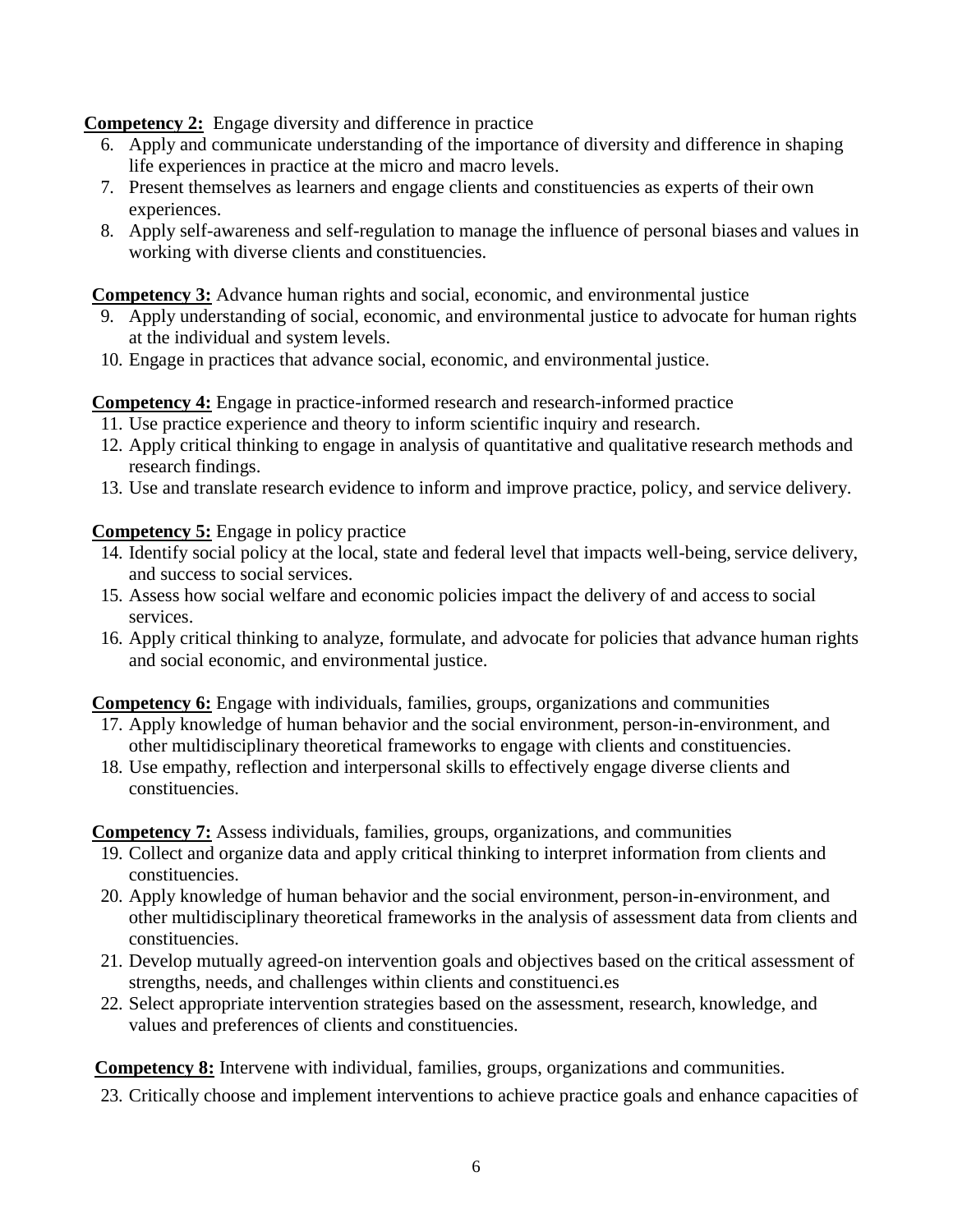clients and constituencies.

- 24. Apply knowledge of human behavior and the social environment, person-in-environment, and other multidisciplinary theoretical frameworks in interventions with clients and constituencies.
- 25. Use inter-professional collaboration as appropriate to achieve beneficial practice outcomes.
- 26. Negotiate, mediate and advocate with and on behalf of clients and constituencies.
- 27. Facilitate effective transitions and endings that advance mutually agreed-on goals.

**Competency 9:** Evaluate practice with individuals, families, groups, organizations and communities 28. Select and use appropriate methods for evaluation of outcomes.

- 29. Apply knowledge of human behavior and the social environment, person-in-environment, and other multidisciplinary theoretical frameworks in the evaluation of outcomes.
- 30. Critically analyze, monitor and evaluate intervention and program processes and outcomes.
- 31. Apply evaluation findings to improve practice effectiveness at the micro, mezzo and macro levels.

#### **II. Course Expectations**

#### **1) Field Orientation**

All students are required to attend a mandatory Field meeting. This meeting is held the semester prior to the start of field placement. This mandatory meeting is intended to help students understand the expectations of SWK 490 including, but not limited to, professional dress/conduct, interviewing at internship agencies, field expectations, agency expectations, and responsibilities of the student and agency throughout the field placement.

#### **2) Field commitment**

Each student intern will complete a minimum of 400 hours in a field placement setting over **one**  semester. However, the CSWE has approved 340 hours until May 31, 2021 due to the COVID-19 outbreak). Students are expected to work a 20-25-hour week Monday through Thursday and to attend the Senior Seminar course on Friday mornings between 9:00 and 11:50 (which may be counted toward internship hours). It is mandatory to attend Senior Seminar class sessions; however, the 20-25 hour work week can be flexibly negotiated between the student and Field Instructor in order to best meet the needs of the agency. Regardless of how the work week is negotiated with the agency, the internship must last the duration of the academic semester and cannot start before the beginning of the semester or go beyond the end of the semester. Time sheets, signed by the Field Instructor and student (either in pen or electronically), will be submitted by students each week to their Field Liaison.

**The Field Placement Agreement between the student, MSU, and the field agency MUST be completed PRIOR to the start of the field experience. For Spring field placements, the Agreement should be turned in by the end of November to the Field Director (Minot/Bismarck) or Field Coordinator (Fargo).** The Field Placement Agreement is found in appendix A.

#### **3) Agency policies and procedures**

Each student is required to follow the policies and procedures of the field agency (including safety protocols and COVID-19 procedures, which may include working remotely) in which they are placed. If for some reason a student feels they cannot comply with an agency policy, the student must immediately discuss the situation with their Field Instructor and Field Liaison.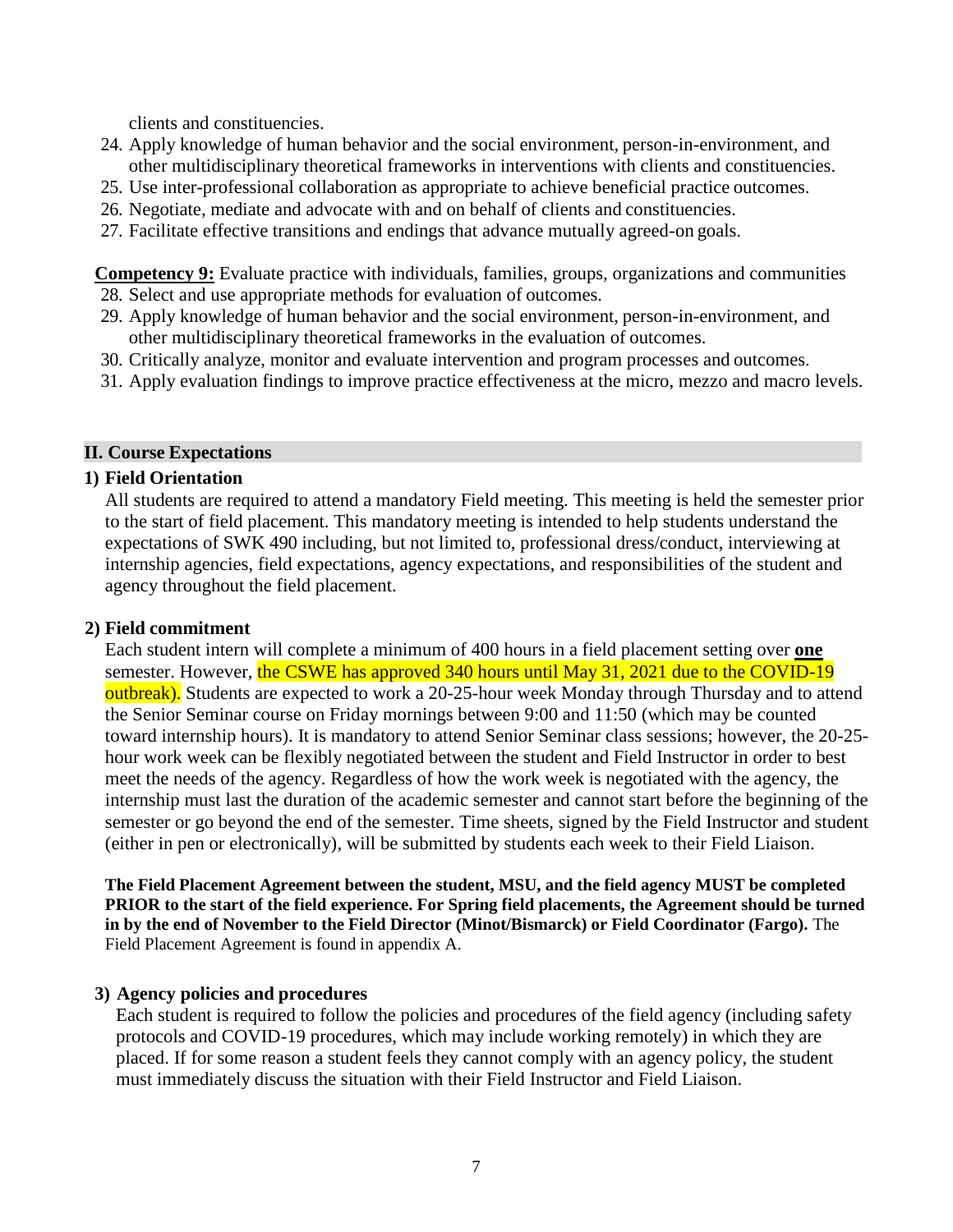#### **4) Agency site visits**

The assigned Field Liaison will complete one agency site visit during the semester with a second visit occurring on an as needed basis (the second of these visits, if needed, may occur electronically). These meetings are arranged by the student and Field Liaison, taking into consideration the Field Instructor's schedule and availability. The meetings allow the Field Liaison, Field Instructor, and the student an opportunity to discuss mutual expectations of internship, review progress at the internship, discuss any concerns, and identify future tasks that need to be completed.

The site visit between the student, Field Instructor, and Field Liaison will occur before or at the midterm of internship. Students should be prepared to present and discuss the progress of their internship via the learning contract. This site visit is a good opportunity for any discussion of concerns and questions that anyone may have regarding the internship placement. Additional internship assignments can also be discussed and explored on an as needed basis. This meeting usually lasts between 45 and 60 minutes. The Field Liaison and student will arrange the site visit meeting time and will coordinate with the Field Instructor's schedule. It is the responsibility of the student to arrange an alternate time for a site visit should the necessity of cancellation arise.

#### **5) Evaluation of the Student**

Students are placed in agencies under the supervision of experienced social work professionals. This allows students to obtain on-going feedback and formal evaluation of their competency- based knowledge, skills, and behaviors. The student will be formally evaluated once during the semester, at the end of the semester, and the student will provide the Field Instructor with the evaluation forms, located at the end of the Learning Contract. The final evaluation will occur sometime within the last 2 weeks of the semester. Field Instructors are required to meet and discuss with the student the final evaluation.

Students will be evaluated on the nine program competencies through their development of the 31 behaviors. Upon review and discussion of the evaluation, both parties must sign in the appropriate location at the end of the Learning Contract. The student is responsible for ensuring the evaluation is completed on a timely basis. The student is also responsible to ensure the evaluation is provided to the Field Liaison upon completion of the internship.

The student should remember that the evaluations are not grades. Rather, students are graded on a Pass/Fail basis. A benchmark of C or better is required to achieve a Passing status. A face to face meeting will be held between the student, Field Instructor, and Field Liaison at midterm to determine the student's progress on their Learning Contract. If there is concern about the student's progress at this meeting or at any point during the internship, the student may be placed on a Student Success Plan (formative evaluation) to resolve the issues

[\(https://www.minotstateu.edu/socialwork/pages/student-success-plan.shtml\)](https://www.minotstateu.edu/socialwork/pages/student-success-plan.shtml). If the student is not able to successfully complete the plan by the target date, this will reflect on the Learning Contract as below the benchmark grade, and the student will receive a Failing grade for SWK 490. Additionally, if a student does not submit their final Learning Contract and Field Evaluation, this will automatically result in a grade of 'Fail' for the course. The Field Instructor's final evaluation becomes part of the student's permanent file.

#### **6) Additional Evaluations Completed by the Student**

• Evaluation of Field Education Experience (Appendix B).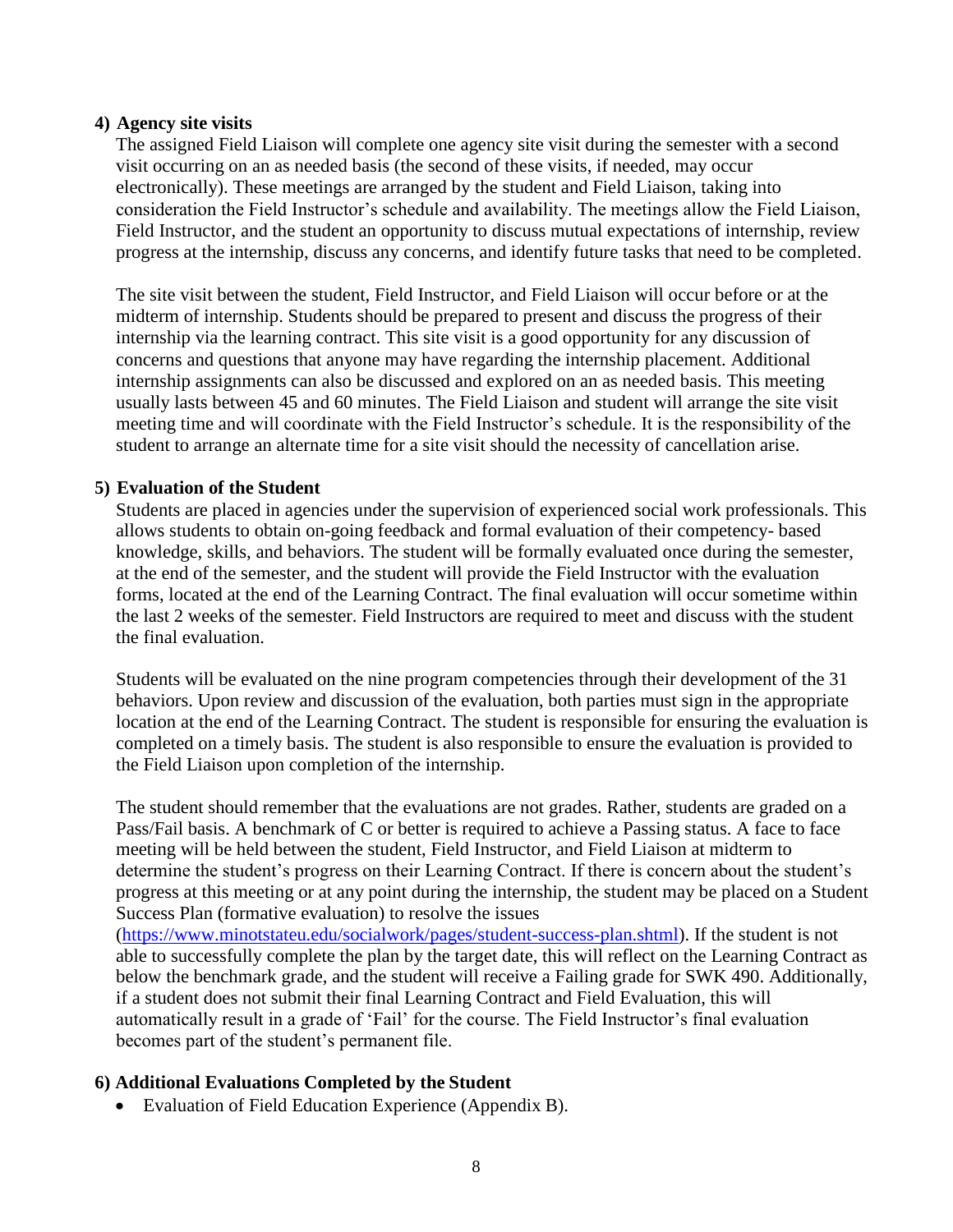#### **III. Course Grading**

*SWK 490: Field Education* is graded on a Pass/Fail basis. All of the field education requirements must be completed on time in a satisfactory manner to obtain a passing grade. Failure to comply with agency or academic expectations may result in a failing grade. Please refer to the MSU Student Handbook for further information [\(https://www.minotstateu.edu/student\\_handbook.pdf\)](https://www.minotstateu.edu/student_handbook.pdf).

#### **1) Expectations of Students prior to starting field placement:**

- a. All Minot/Bismarck students are required to attend **one longer** orientation meeting during the Fall semester and Fargo students will attend **three shorter** orientation meetings pertaining to information regarding field placement. This meeting(s) may not be missed, or the student will not be allowed to participate in field placement the following spring.
- b. All Fargo students need to have a Federal, National background check completed. The cost is \$39.00 and you may use the following link to order it online [https://portal.castlebranch.com/NB49.](https://portal.castlebranch.com/NB49) IF you have had a Federal, national background check done recently (within last 2 months), the Field Coordinator will need a copy of it. If the Field Agency does a federal/national background check on you, provide a copy to the Field Coordinator. Fargo students will also need to complete a ND and/or MN Abuse Neglect Check. See field application for instructions.
- c. All Minot and Bismarck students need to have a Federal, National background check completed online. The cost is \$49.00 and you may use the following link to order: [https://portal.castlebranch.com/IJ75.](https://portal.castlebranch.com/IJ75) Minot and Bismarck students will also need to have a ND Abuse Neglect check completed. See Field Application for the form and instructions.
- d. All students are responsible for securing their own placement sites. The Field Coordinator can direct you to a list of potential sites. Your assigned Field Liaison will conduct a face to face visit with you and your Field Instructor at the agency if it is located within 150 miles of your site (Minot, Bismarck, Fargo). Exceptions to this can be made through discussion with the Field Coordinator. If students receive approval to secure a placement outside of the 150-mile radius, their Field Liaison will hold a meeting with them via video or phone conferencing. You must have a social worker at your site with whom you can meet with at least 1 hour per week for supervision. If there are no social workers available at your placement site, discuss this with the Field Coordinator to get approval for alternate supervision.
- e. Prior to beginning their Field Placement, all students must view the following Safety Video [https://www.youtube.com/watch?v=kL3r\\_3N\\_Qek&t=7](https://www.youtube.com/watch?v=kL3r_3N_Qek&t=)7s and download/review a copy of the NASW Guidelines for Social Work Safety in the Workplace: [https://www.socialworkers.org/LinkClick.aspx?fileticket=6OEdoMjcNC0%3d&portalid.](https://www.socialworkers.org/LinkClick.aspx?fileticket=6OEdoMjcNC0%3d&portalid) Email your Field Coordinator with a confirmation that you have viewed the video and read the guidelines. This email will be printed and placed in the student's file.

#### **2) Expectations of Students while in field placement:**

Field education demands the cooperation of several different individuals including the student, Field Instructor, Field Liaison, Field Coordinator, and Field Director. The following are the major expectations: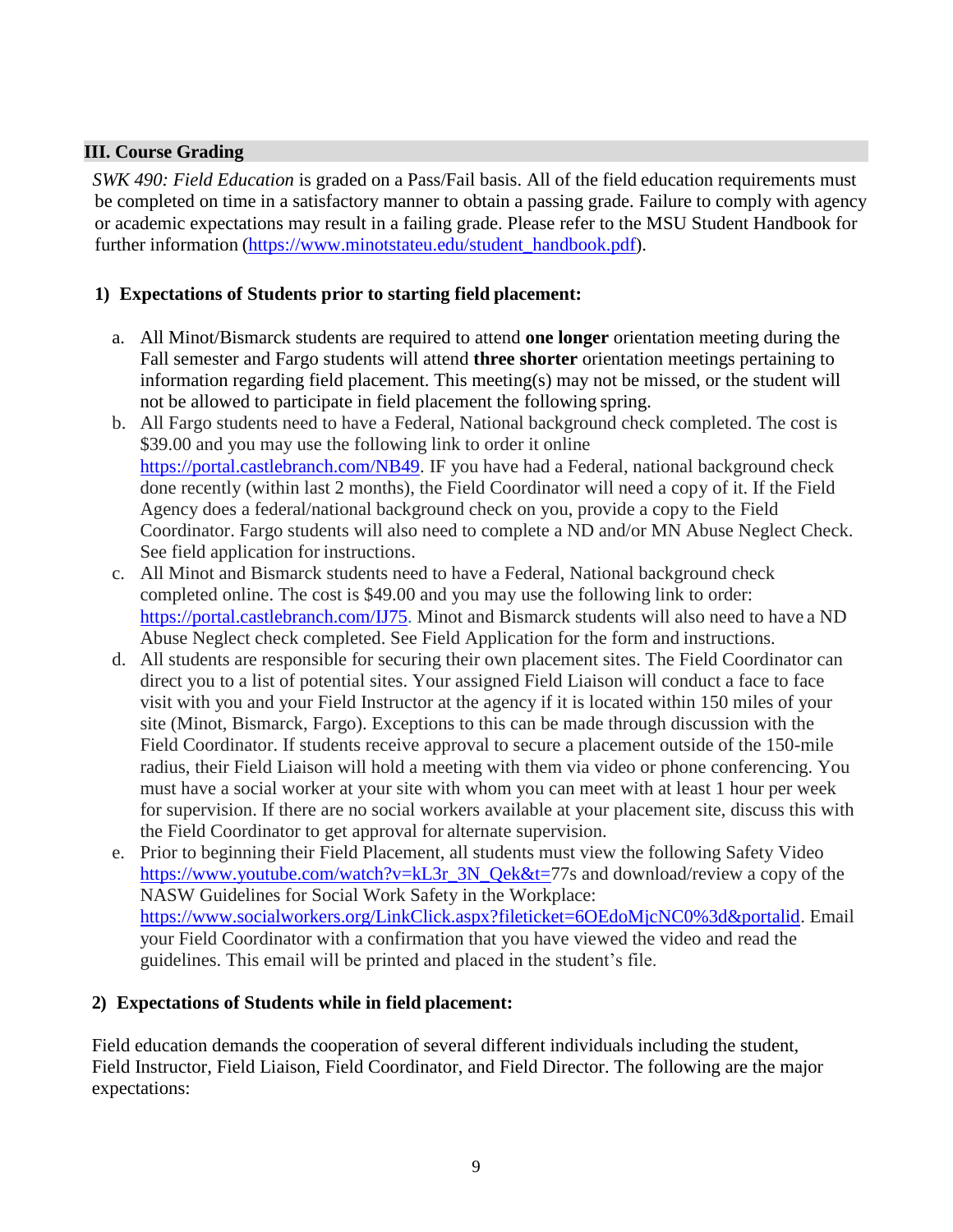- a. The student is required to follow the general policies and procedures of the agency in which they are placed. The student is responsible for inquiring about the agency's **safety protocols** in the event of a fire, natural disaster, active shooter, aggressive clients, client visits in the home/community, etc. If for some reason compliance with the agency policies is not possible, the student must discuss this immediately with the Field Instructor, Field Coordinator and/or Field Liaison.
- b. The student is required to abide by the Minot State University Student Code of Conduct [\(http://catalog.minotstateu.edu/graduate/student-conduct-policy/\)](http://catalog.minotstateu.edu/graduate/student-conduct-policy/) and the National Association of Social Workers *Code of Ethics*  [\(https://www.socialworkers.org/About/Ethics/Code-of-Ethics/Code-of-Ethics-English\)](https://www.socialworkers.org/About/Ethics/Code-of-Ethics/Code-of-Ethics-English)

c. Students must respect the confidentiality of both the client and the agency at all times.

- d. Students are expected to understand and facilitate, along with the Field Liaison and the Field Instructor, the successful completion of Field Education requirements. If the student does not understand the expectations set forth in the SWK 490 syllabus, Field Manual, Learning Contract and by the Field Liaison and Field Instructor, it is the student's responsibility to ask for clarification.
- e. Students are expected to conduct themselves in a professional manner. Professionals take responsibility for understanding their duties and carrying out these duties.
- f. Students are expected to be in attendance on time at the field agency, for each day indicated as MSU academic days and for days required by the Field Instructor, for a total of 465 hours (340) hrs required during spring 2021). If the student is ill or unable to attend for any reason, he/she must notify the Field Instructor prior to the start of the work day. Likewise, if the student is not able to meet academic course expectations, he/she must arrange an exception prior to the expectation deadline with the Field Liaison.
- g. The student is responsible for completing Time Sheets on time and in a satisfactory manner. Students are to turn in Learning Contract evaluations and Time Sheets according to their Field Liaison's preferred method.
- h. Any student who is not meeting the requirements of SWK 490: Field Education or the expectations of the field agency may be subject to the Social Work Program's Formative Performance Evaluation Process. See the following link for additional information: <http://www.minotstateu.edu/socialwork/pages/student-success-plan.shtml>

#### **IV. Expectations of Field Roles**

#### **1) Expectations of the Field Director**

The Field Director, together with the Field Coordinator, is responsible for periodic updates to the Field Education Manual, Application, Learning Contract. The Field Director keeps systematic electronic records on field placement sites and field students. The Field Director proposes curriculum changes and field-related program modifications to the program faculty, and participates in assessment activity in accordance with changes in CSWE standards.

#### **2) Expectations of the Field Coordinator**

The Field Coordinator is responsible to recruit, approve, and work with agencies interested and willing to supervise students. The Coordinator provides agencies with an orientation to the field instruction program, shares information about the curriculum, and updates the field documents together with the Field Director as needed. The Coordinator also works with students to facilitate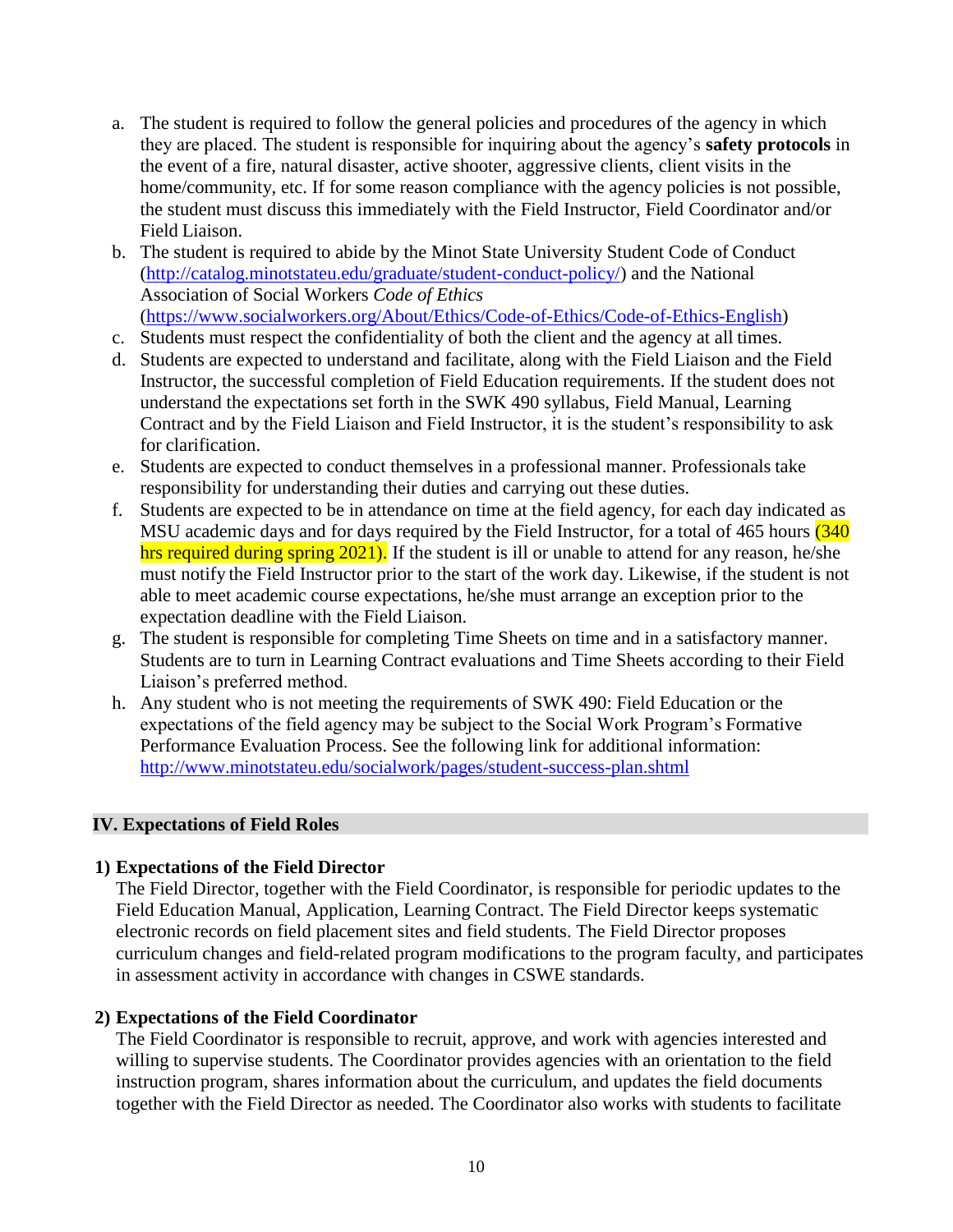the application process, assess readiness, and explore options for student placements.

#### **3) Expectations of the Field Liaison**

The Field Liaison works with the student and agency to provide guidance, support, and compliance to CSWE standards and other Field Education expectations. The Field Liaison typically will be one of the faculty on staff at Minot State University; however, in some circumstances an adjunct faculty may be utilized. The Field Liaison will be a point of contact for the agency and student throughout the semester regarding questions, comments, or concerns.

#### **4) Expectations of the Field Instructor**

The field instructor is the onsite agency supervisor to whom the student will report on a regular basis. The field instructor will provide weekly one-hour supervision to the student and will formally evaluate the student twice during the semester. Preferably, the field instructor is a licensed social work professional who can provide direct supervision and/or oversight of the student's activities. It is important that the field instructor is committed to providing a field education environment that is safe, respectful, and free of discrimination and harassment. The field instructor for a baccalaureate student holds a BSW or MSW from a CSWE accredited program and has 2 years of post-social work degree practice experience in social work. Field instructors will be provided with an orientation to the field placement which provides an overview of the program and an update on all policies and procedures. This will occur either one on one, group, phone or email correspondence depending on the field instructor's support needs and prior experience.

#### **Students who have non-MSW/BSW Field Instructors must arrange for weekly supervision**

with a social worker (BSW or MSW). This supervision must be approved by the Field Director (Minot/Bismarck) or the Field Coordinator (Fargo). Field Instructors without a BSW/MSW, but with a degree in a related field (e.g., human services, criminal justice, counseling, or psychology), may function as task supervisors but must provide a field experience consistent with social work values, ethics, knowledge, and skills. Non-BSW/MSW Field Instructors will be included in the orientation meeting. Non-social work credentialed Field Instructors must work closely with the Field Liaison to provide an internship experience that identifies with the purposes, values, and ethics of the social work profession.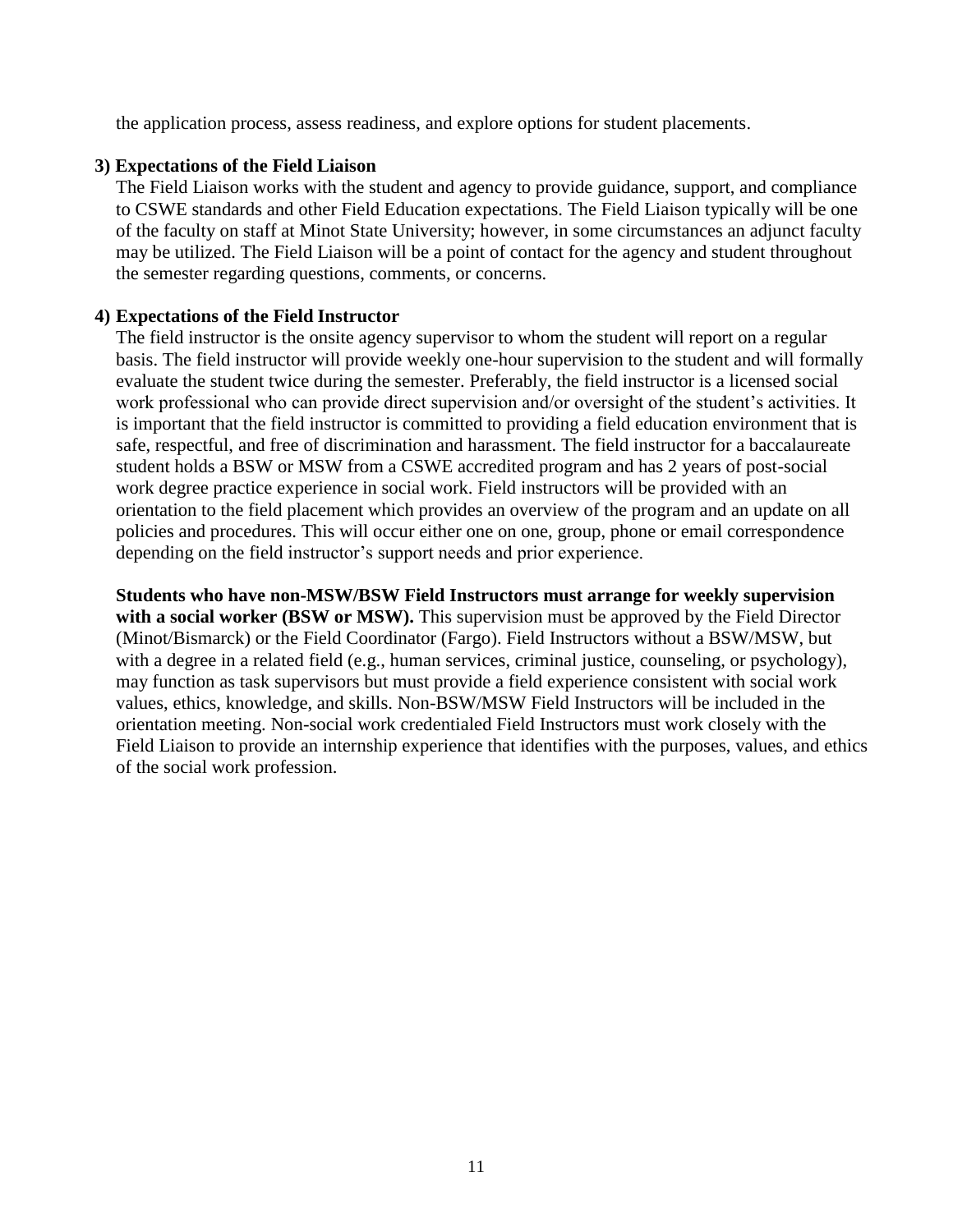#### **APPENDIX A FIELD PLACEMENT AGREEMENT**

| <b>Minot State University Social Work Program represented by</b>        | and |
|-------------------------------------------------------------------------|-----|
| (hereafter referred to as "Field Coordinator" and "Field Liaison"), and |     |

*Agency* \_\_\_\_\_\_\_\_\_\_\_\_\_\_\_\_\_\_\_\_\_\_\_\_\_\_\_\_\_\_ represented by \_\_\_\_\_\_\_\_\_\_\_\_\_\_\_\_\_\_\_\_\_\_\_\_\_\_\_\_\_\_ (hereafter referred to as "Agency Field Instructor"), and

*Student* \_\_\_\_\_\_\_\_\_\_\_\_\_\_\_\_\_\_\_\_\_\_\_\_\_\_\_\_\_\_ (hereafter referred to as "Student"), a student enrolled in *SWK 490: Field Education*, make the following agreement:

The Field Liaison agrees to be in regular contact with the Agency Field Instructor and to meet with the student and Agency Field Instructor a minimum of one time during the semester to ensure that the procedures outlined in the Field Education Manual are carried out and that the activities in which the student engages meet educationally sound standards. In addition, the Field Liaison will be available to the Agency Field Instructor and/or the student for telephone, video conferencing, or face-to-face consultation as needed. The Field Liaison agrees to provide assistance to both individuals throughout the placement and to assume responsibility for administering the Pass/Fail grade.

The Agency Field Instructor agrees to meet weekly with the student for a minimum of one hour in structured, guided supervision. The Agency Field Instructor agrees to be responsible for providing work space and materials required for completing the assigned responsibilities, and to fulfill the expectations of the Social Work Program outlined in the Field Education Manual. The Agency Field Instructor holds a BSW or MSW from a CSWE accredited program and has 2 years of post-social work degree practice experience in social work. Non-social work credentialed Field Instructors agree to work closely with the Field Liaison to provide an internship experience that identifies with the purposes, values, and ethics of the social work profession.

The Student agrees to be prompt in carrying out all tasks and responsibilities; to ask for help from the Agency Field Instructor and/or Field Liaison when necessary; and to abide by the policies and procedures of the Agency, being particularly cognizant of confidentiality rules. The student agrees to fulfill all the assignments outlined in the Field Learning Contract/Learning Plan and Field Education Manual to the best of their ability.

| Minot State Field Coordinator | Date | Minot State Field Liaison | Date |
|-------------------------------|------|---------------------------|------|
| Agency Field Instructor       | Date | Student                   | )ate |

| Minot State Field Liaison | Date |
|---------------------------|------|
| Student                   | Date |

#### **Field Instructor Contact information:**

Printed name: \_\_\_\_\_\_\_\_\_\_\_\_\_\_\_\_\_\_\_\_\_\_\_\_\_\_\_\_\_\_\_\_\_ Phone:\_\_\_\_\_\_\_\_\_\_\_\_\_\_\_\_\_\_\_\_\_

Email:  $\Box$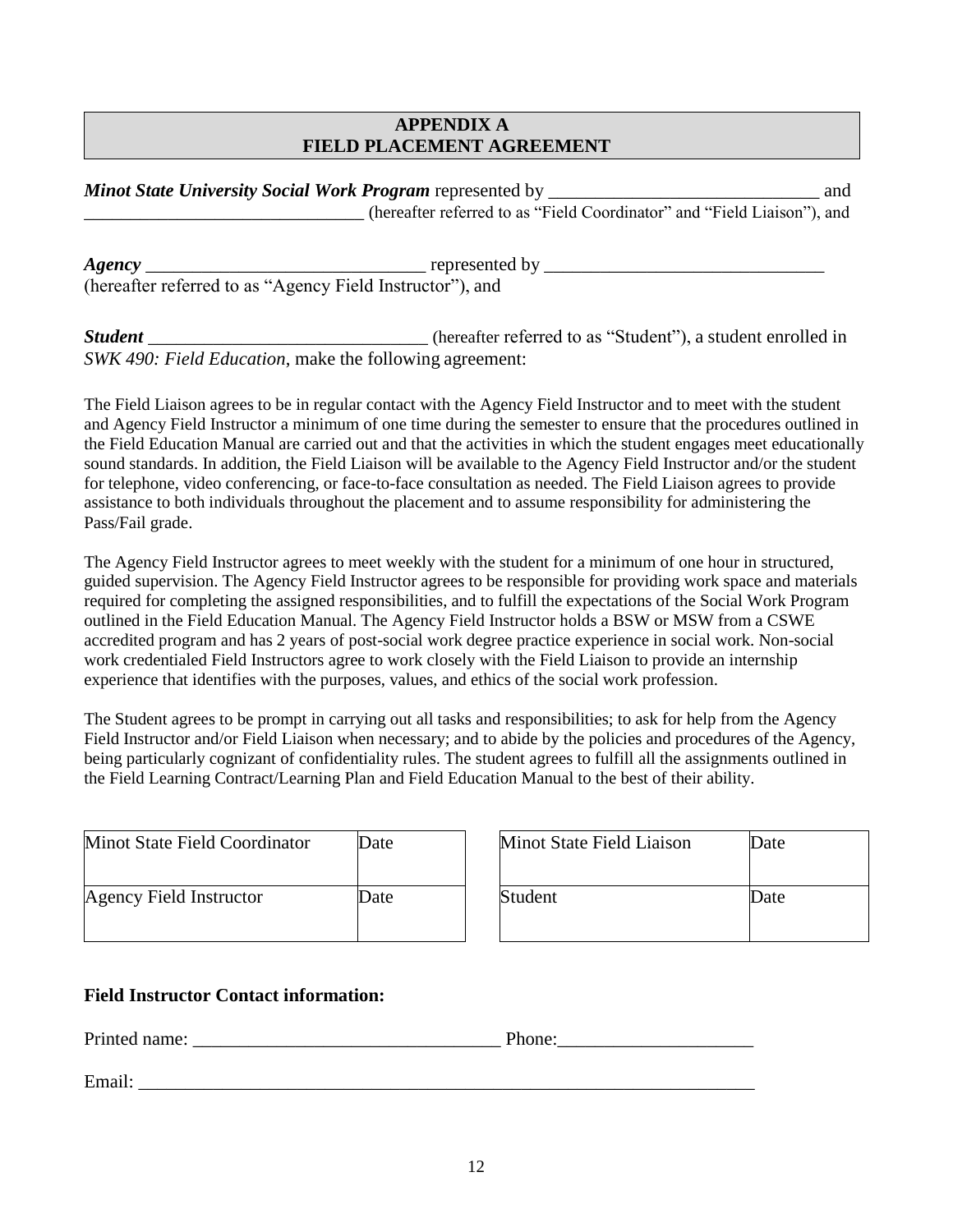#### **APPENDIX B EVALUATION OF FIELD EDUCATION**

The information provided in this document will be part of the Social Work Program evaluation process for accreditation purposes and will be used to improve the Field Education experience. Field Agencies and Instructors will *not* be given this information and this evaluation will *not* be used to calculate your SWK 490 Pass/Fail grade. If you have questions, please feel free to contact the Field Director or Field Coordinator.

| <b>Student Name</b>     | Date |
|-------------------------|------|
|                         |      |
| Field Agency            | Date |
|                         |      |
| <b>Field Instructor</b> | Date |
|                         |      |
| <b>Field Liaison</b>    | Date |

#### **Part 1: Evaluation of Field Instructor**

| <b>My Field Instructor:</b>                                                                                                                | <b>Never</b><br>(0) | Rarely<br>(1) | <b>Sometimes</b><br>(2) | <b>Always</b><br>(3) | Don't<br>Know |
|--------------------------------------------------------------------------------------------------------------------------------------------|---------------------|---------------|-------------------------|----------------------|---------------|
| 1. Helped me feel comfortable and welcome at the agency                                                                                    |                     |               |                         |                      |               |
| 2. Identified, communicated and maintained the expectations<br>of the placement                                                            |                     |               |                         |                      |               |
| 3. Encouraged identification with professional social work<br>values and encouraged professional behaviors consistent<br>with those values |                     |               |                         |                      |               |
| 5. Encouraged me to critically assess and evaluate my<br>practice performance                                                              |                     |               |                         |                      |               |
| 6. Provided me with feedback on my performance                                                                                             |                     |               |                         |                      |               |
| 7. Assisted me in my discovery and exploration of myself as<br>a professional                                                              |                     |               |                         |                      |               |
| 8. Met with me in supervisory sessions each week as required<br>by the Social Work Program                                                 |                     |               |                         |                      |               |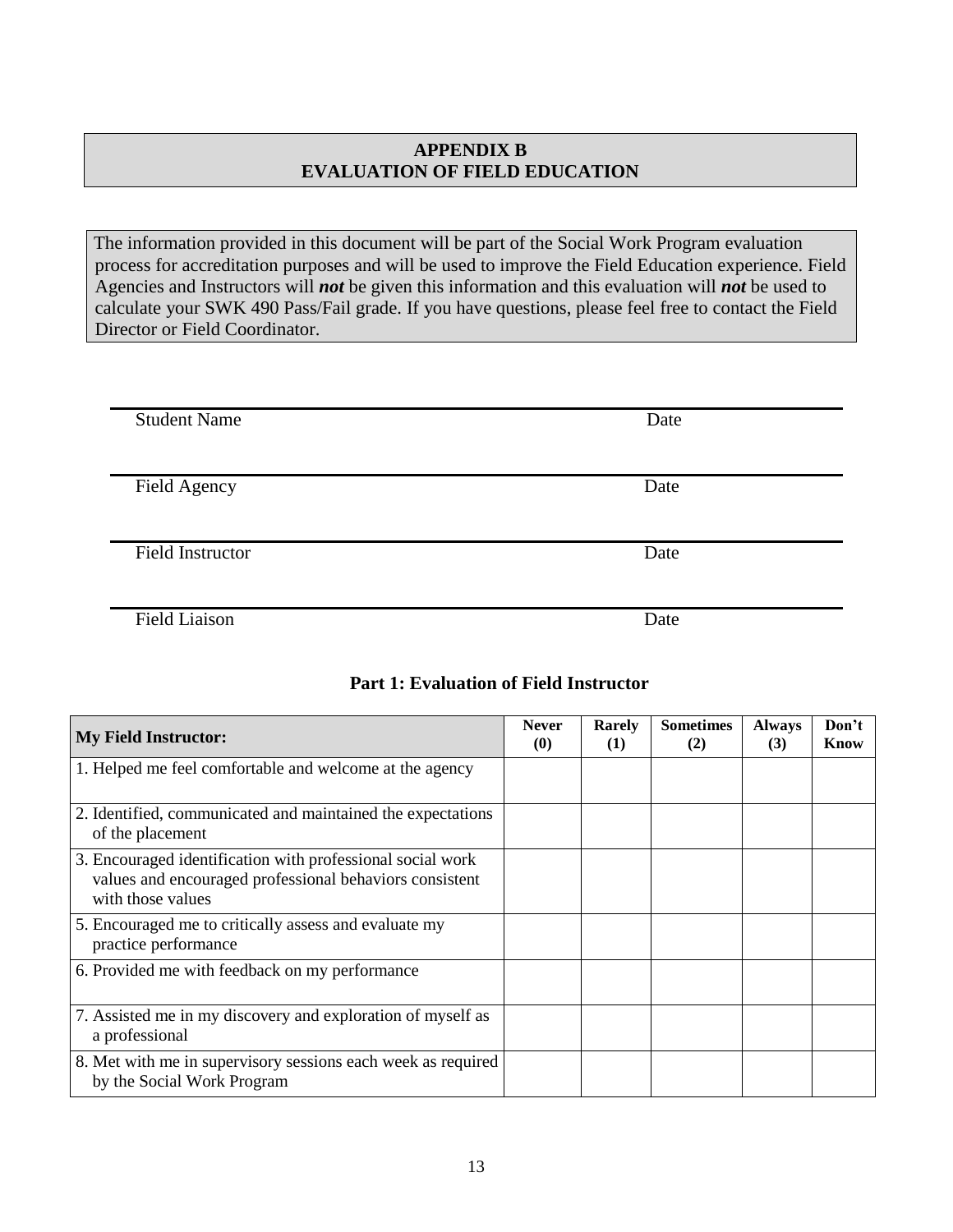| 9. Demonstrated ethical and professional behavior.                                                                                                                            |  |  |  |
|-------------------------------------------------------------------------------------------------------------------------------------------------------------------------------|--|--|--|
| 10. Demonstrated and communicated an understanding of the<br>importance of diversity and difference in shaping life<br>experiences in practice at the micro and macro levels. |  |  |  |
| 11. Engaged with individuals, families, organizations, and<br>the community.                                                                                                  |  |  |  |
| 12. Engaged in practice-informed research and research-<br>informed practice.                                                                                                 |  |  |  |
| 13. Demonstrated an understanding of and worked to<br>promote human rights and/or social, economic, and<br>environmental justice.                                             |  |  |  |

## **Part II. Evaluation of Agency and Assignments**

| My field agency:                                                                                                                           | <b>Never</b><br>$\boldsymbol{\theta}$ | Rarely<br>(1) | <b>Sometimes</b><br>(2) | <b>Always</b><br>(3) |
|--------------------------------------------------------------------------------------------------------------------------------------------|---------------------------------------|---------------|-------------------------|----------------------|
| 1. Helped me feel comfortable and welcome at the agency                                                                                    |                                       |               |                         |                      |
| 2. Identified, communicated and maintained the expectations<br>of the placement                                                            |                                       |               |                         |                      |
| 3. Encouraged identification with professional social work<br>values and encouraged professional behaviors consistent<br>with those values |                                       |               |                         |                      |
| 5. Encouraged me to critically assess and evaluate my practice<br>performance                                                              |                                       |               |                         |                      |
| 6. Provided me with feedback on my performance                                                                                             |                                       |               |                         |                      |

## **Part III. Working at Various System Levels**

| My field experience offered me the<br>opportunity to work with: | Yes | No |
|-----------------------------------------------------------------|-----|----|
| 1. Individuals                                                  |     |    |
| 2. Groups                                                       |     |    |
| 3. Families                                                     |     |    |
| 5. Organizations                                                |     |    |
| 6. Communities                                                  |     |    |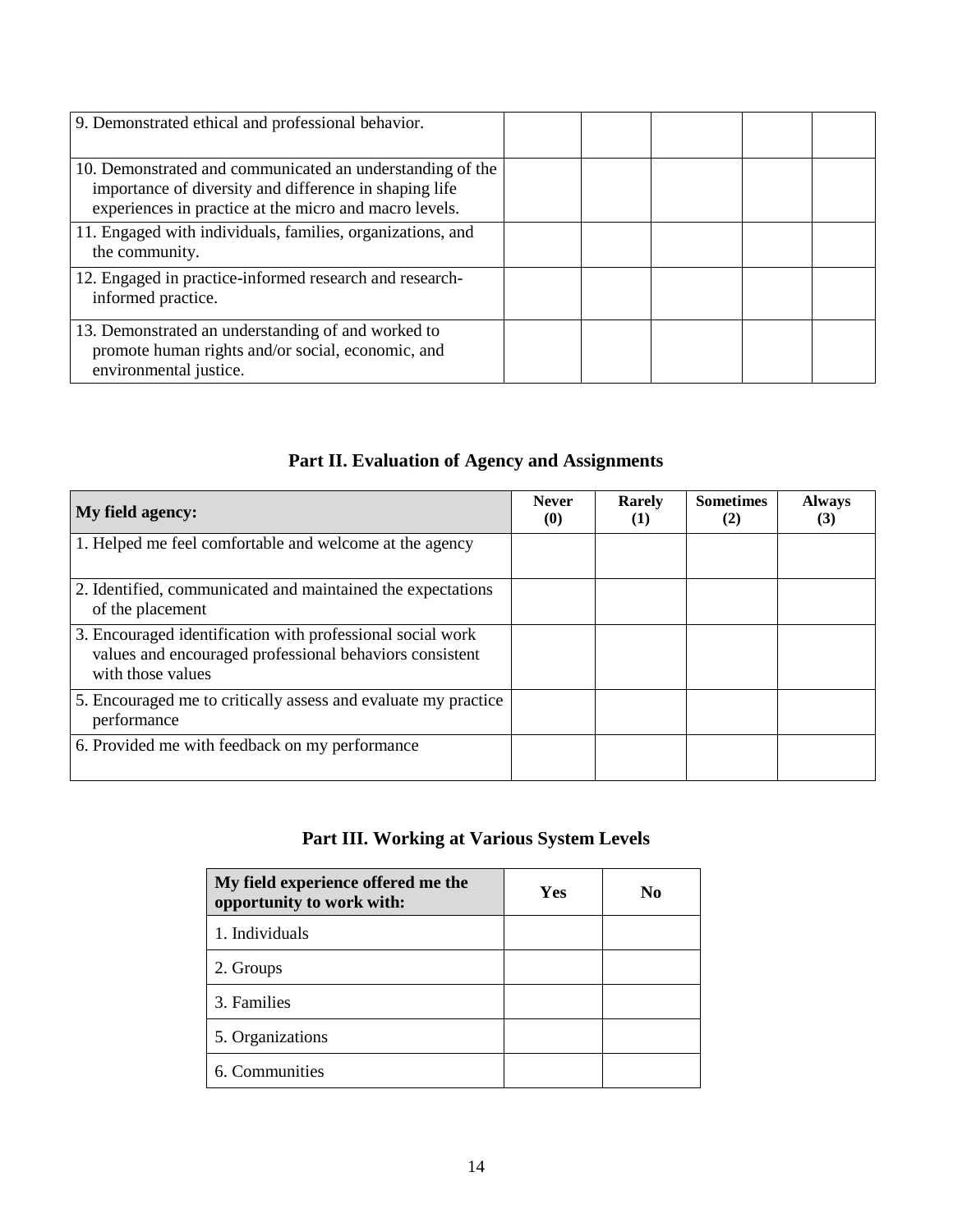## **Part IV. Working with Diverse Populations**

| My field education assignments exposed me to working with diverse populations:  | Yes | N <sub>0</sub> |
|---------------------------------------------------------------------------------|-----|----------------|
| If yes, please list 2 examples of assignments working with diverse populations: |     |                |
| 1.                                                                              |     |                |
|                                                                                 |     |                |
|                                                                                 |     |                |
| 2.                                                                              |     |                |
|                                                                                 |     |                |
|                                                                                 |     |                |
|                                                                                 |     |                |

# **Part V. General Opinions**

| <b>My field experience:</b>                                                                                         | <b>Never</b><br>$\boldsymbol{0}$ | Rarely | <b>Sometimes</b><br>(2) | <b>Always</b><br>(3) |
|---------------------------------------------------------------------------------------------------------------------|----------------------------------|--------|-------------------------|----------------------|
| 1. Was informative                                                                                                  |                                  |        |                         |                      |
| 2. Allowed me to apply the knowledge, values, and skills I<br>learned in the classroom to my internship assignments |                                  |        |                         |                      |
| 3. Assisted me in preparation for beginning generalist social<br>work practice and employment                       |                                  |        |                         |                      |

## **Student comments about** *strengths* **of agency placement and/or Field Instructor:**

#### **Student comments about** *concerns* **with agency placement and/or Field Instructor:**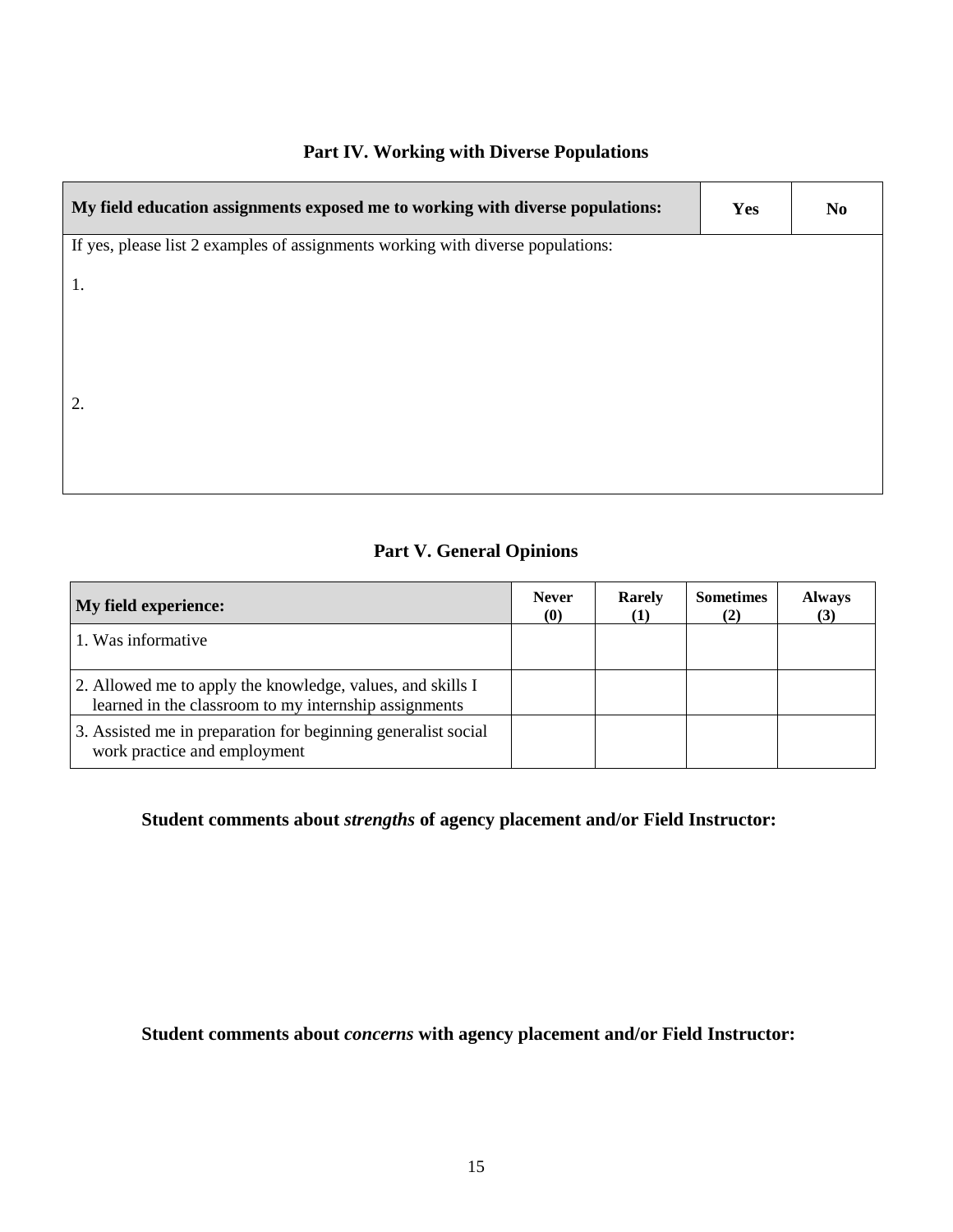# **APPENDIX C**

# WEEKLY TIME SHEET-FIELD PLACEMENT STUDENTS: KEEP A COPY OF EACH TIME SHEET PRIOR TO SUBMITTING TO FIELD LIAISON

| Student's Name | <b>Placement Agency</b> |  |
|----------------|-------------------------|--|
| Field Liaison  | <b>Field Instructor</b> |  |

| DATES COVERED BY THIS TIME SHEET |                  |                   |                            |  |  |  |  |  |
|----------------------------------|------------------|-------------------|----------------------------|--|--|--|--|--|
| <b>Beginning Month/Day</b>       | Ending Month/Day | Week in Placement | <b>Total Hours to Date</b> |  |  |  |  |  |
|                                  |                  |                   |                            |  |  |  |  |  |

|                                                                                                           | М | W | TH | F | Sat/Sun | <b>TOTAL</b> |
|-----------------------------------------------------------------------------------------------------------|---|---|----|---|---------|--------------|
| Direct Service provided by student with individuals,<br>families, groups, organizations, and communities. |   |   |    |   |         |              |
| Supervision by MSU-Approved Field Instructor                                                              |   |   |    |   |         |              |
| Supervision by other Agency Personnel                                                                     |   |   |    |   |         |              |
| Professional Development (conferences/trainings)                                                          |   |   |    |   |         |              |
| Indirect Service involving case recording, phone calls,<br>meetings, and conferences about clients        |   |   |    |   |         |              |
| Travel on behalf of agency or clients                                                                     |   |   |    |   |         |              |
| Other (specify)                                                                                           |   |   |    |   |         |              |
| <b>Total for Week</b>                                                                                     |   |   |    |   |         |              |

FIELD INSTRUCTOR

Signature

STUDENT

Signature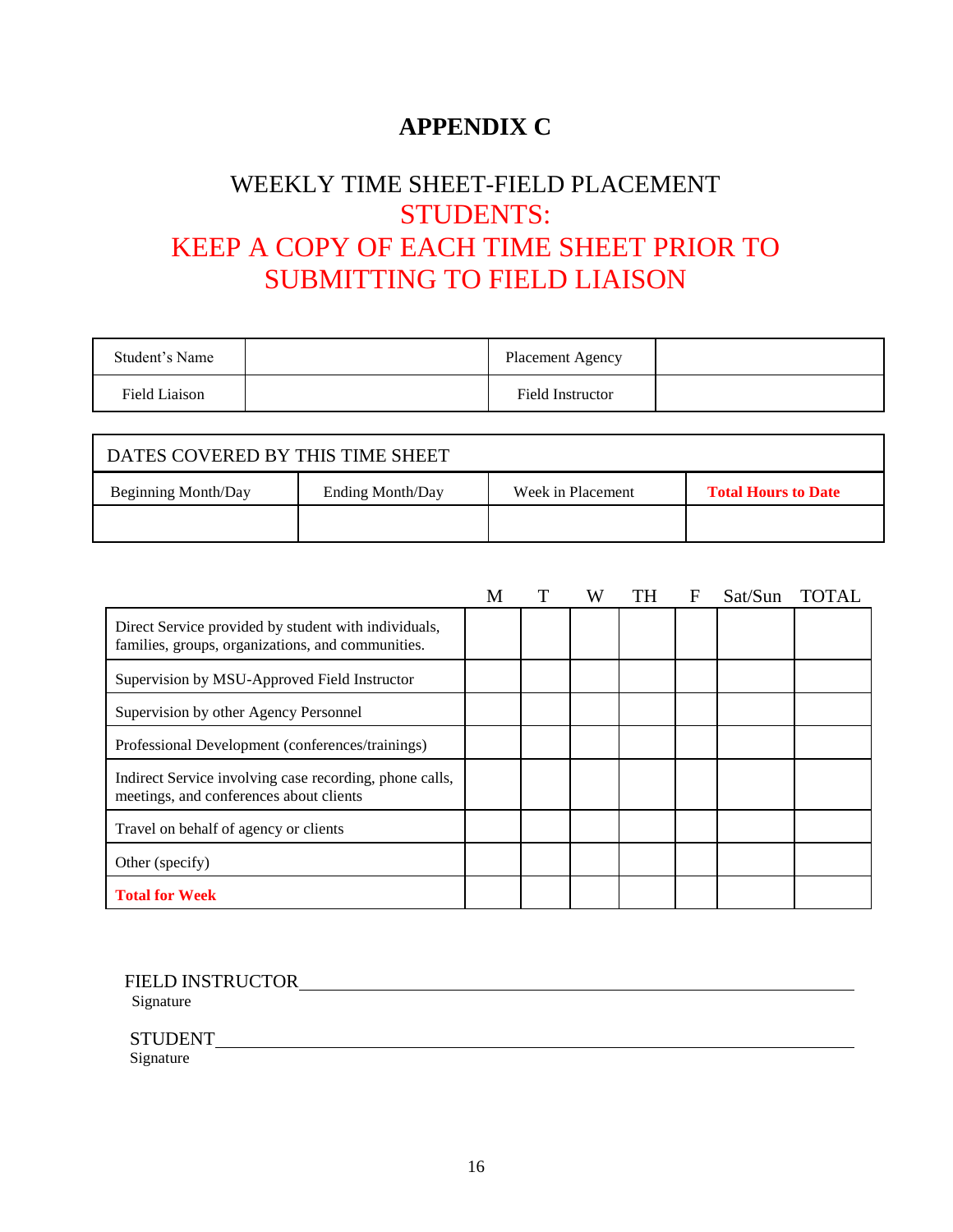#### **APPENDIX D**

#### **STUDENT WEEKLY SUPERVISION SHEET GENERALIST PRACTICE EVIDENCE**

Student: \_\_\_\_\_\_\_\_\_\_\_\_\_\_\_\_\_\_\_\_\_\_\_\_\_\_\_\_\_\_\_\_\_\_\_\_\_\_\_\_\_\_\_\_ Week (beginning/end):\_\_\_\_\_\_\_\_\_\_\_\_\_\_\_\_\_\_\_

#### **Social Work Intervention Levels**

Examples of experiences with Individuals:

Examples of experiences with Families:

Examples of experiences with Groups:

Examples of experiences within the Organization:

Examples of experiences within the Community:

#### **Eclectic Knowledge Base**

Examples of application of theory to practice:

Examples of policy that influenced practice:

Discussions of how available research informed practice:

Questions from practice that led to further research:

Examples of evaluation improving practice effectiveness:

#### **Professional Values & Ethics**

Application of Social Work values:

Application of NASW Code of Ethics (Code #s):

Examples of ethical dilemmas:

Discussions on cultural humility:

Discussions on vulnerable populations:

Discussions on advancing social, economic, & environmental justice:

Examples of client empowerment, strengths, & resiliency:

#### **Planned Change Process**

Examples of experience with Engagement, Assessment, Planning, Implementation, Evaluation, Termination, and/or Follow-Up: